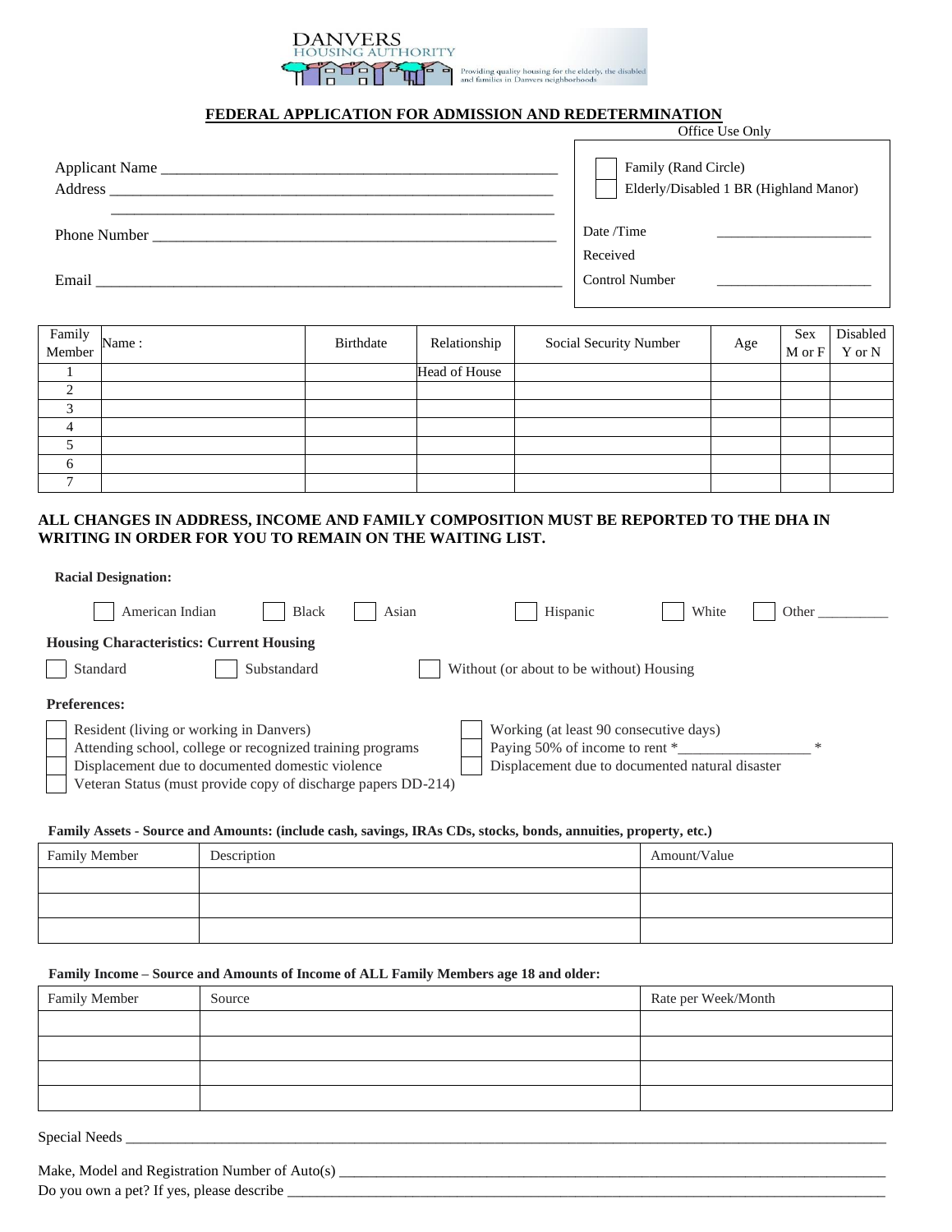### **List two personal references (not family or household members):**

\_\_\_\_\_\_\_\_\_\_\_\_\_\_\_\_\_\_\_\_\_\_\_\_\_\_\_\_\_\_\_\_\_\_\_\_\_\_\_\_\_\_\_\_\_\_\_\_\_\_\_\_\_\_\_\_\_\_\_\_\_\_\_\_\_\_\_\_\_\_\_\_\_\_\_

#### **Previous Addresses for the last ten years: (attach additional paper if necessary to list all residences for the ten years)**

 $\rm{Address}\_\_$ 

Landlord's Name

Landlord's Address and Phone Number

 $\rm{Address}\_\_$ Landlord's Name \_\_\_\_\_\_\_\_\_\_\_\_\_\_\_\_\_\_\_\_\_\_\_\_\_\_\_\_\_\_\_\_\_\_\_\_\_\_\_\_\_\_\_\_\_\_\_\_\_\_\_\_\_\_\_\_\_\_\_\_\_\_\_\_\_\_\_\_\_\_\_\_\_\_\_\_\_\_\_\_\_\_\_\_\_\_\_\_\_\_\_\_\_\_\_\_\_\_\_\_\_

\_\_\_\_\_\_\_\_\_\_\_\_\_\_\_\_\_\_\_\_\_\_\_\_\_\_\_\_\_\_\_\_\_\_\_\_\_\_\_\_\_\_\_\_\_\_\_\_\_\_\_\_\_\_\_\_\_\_\_\_\_\_\_\_\_\_\_\_\_\_\_\_\_\_\_\_\_\_\_\_\_\_\_\_\_\_\_\_\_\_\_\_\_\_\_\_\_\_\_\_\_

Landlord's Address and Phone Number

### **Medical Deductions and Allowances (only elderly/disabled )**

| Family Member | Description | Cost |
|---------------|-------------|------|
|               |             |      |
|               |             |      |
|               |             |      |

\_\_\_\_\_\_\_\_\_\_\_\_\_\_\_\_\_\_\_\_\_\_\_\_\_\_\_\_\_\_\_\_\_\_\_\_\_\_\_\_\_\_\_\_\_\_\_\_\_\_\_\_\_\_\_\_\_\_\_\_\_\_\_\_\_\_\_\_\_\_\_\_\_\_\_\_\_\_\_\_\_\_\_\_\_\_\_\_\_\_\_\_\_\_\_\_\_\_\_\_\_\_\_\_\_\_\_\_\_\_\_\_\_\_\_

\_\_\_\_\_\_\_\_\_\_\_\_\_\_\_\_\_\_\_\_\_\_\_\_\_\_\_\_\_\_\_\_\_\_\_\_\_\_\_\_\_\_\_\_\_\_\_\_\_\_\_\_\_\_\_\_\_\_\_\_\_\_\_\_\_\_\_\_\_\_\_\_\_\_\_\_\_\_\_\_\_\_\_\_\_\_\_\_\_\_\_\_\_\_\_\_\_\_\_\_\_\_\_\_\_\_\_\_\_\_\_\_\_\_\_ \_\_\_\_\_\_\_\_\_\_\_\_\_\_\_\_\_\_\_\_\_\_\_\_\_\_\_\_\_\_\_\_\_\_\_\_\_\_\_\_\_\_\_\_\_\_\_\_\_\_\_\_\_\_\_\_\_\_\_\_\_\_\_\_\_\_\_\_\_\_\_\_\_\_\_\_\_\_\_\_\_\_\_\_\_\_\_\_\_\_\_\_\_\_\_\_\_\_\_\_\_\_\_\_\_\_\_\_\_\_\_\_\_\_\_

#### **Childcare (only families with parents who either work or attend school)**

| Family Member | Provider | Rate per week/month |
|---------------|----------|---------------------|
|               |          |                     |
|               |          |                     |
|               |          |                     |

# **Previous Participation**

| Have you brought, sold or transferred property within the last two years?  |  |   |  |
|----------------------------------------------------------------------------|--|---|--|
| Have you given away any assets in the past two years?                      |  | N |  |
| Do you owe money to any other PHA as a result of Public Housing Programs?  |  |   |  |
| Have you ever committed fraud in connection with any Federal Programs?     |  |   |  |
| Have you received an Earned Income Tax Credit during the past 12 months?   |  |   |  |
| Are you or have you ever been a tenant with another public housing agency? |  | N |  |
| Name of Agency                                                             |  |   |  |
| Dates of Tenancy                                                           |  |   |  |
| Reason for Leaving                                                         |  |   |  |

Criminal Record: Have you or any member of your household who will lie in the unit been convicted of a misdemeanor in the last five years? Y\_\_\_\_\_\_ N \_\_\_\_\_ If yes, please explain \_\_\_\_\_\_\_\_\_\_\_\_\_\_\_\_\_\_\_\_\_\_\_\_\_\_\_\_\_\_\_\_\_\_\_\_\_\_\_\_\_\_\_\_\_\_\_\_\_\_\_\_\_\_\_\_\_\_\_\_\_\_\_\_\_\_\_\_\_\_\_ \_\_\_\_\_\_\_\_\_\_\_\_\_\_\_\_\_\_\_\_\_\_\_\_\_\_\_\_\_\_\_\_\_\_\_\_\_\_\_\_\_\_\_\_\_\_\_\_\_\_\_\_\_\_\_\_\_\_\_\_\_\_\_\_\_\_\_\_\_\_\_\_\_\_\_\_\_\_\_\_\_\_\_\_\_\_\_\_\_\_\_\_\_\_\_\_\_\_\_\_\_\_\_\_

# **PLEASE NOTE: THE DANVERS HOUSING AUTHORITY REQUESTS A CORI (Criminal Offenders Record Information) ON ALL APPLICANTS AGE 17 AND OLDER.**

Applicants must verify all information checked on this application, in order to determine the proper priority and preference. If information is not supplied, no preference or priority will be given.

I understand that this is not a contract and does not bind either party. The above information is all true and complete to the best of my knowledge, I have no objections to inquiries being made for the purpose of verifying the statements made herein.

**\_\_\_\_\_\_\_\_\_\_\_\_\_\_\_\_\_\_\_\_\_\_\_\_\_\_\_\_\_\_\_\_\_\_\_ \_\_\_\_\_\_\_\_\_\_\_\_\_\_\_\_\_\_\_\_\_\_\_\_\_\_\_\_\_\_\_\_\_\_\_\_\_\_\_\_\_\_\_\_\_\_\_** 

\_\_\_\_\_\_\_\_\_\_\_\_\_\_\_\_\_\_\_\_\_\_\_\_\_\_\_\_\_\_\_\_\_\_\_\_